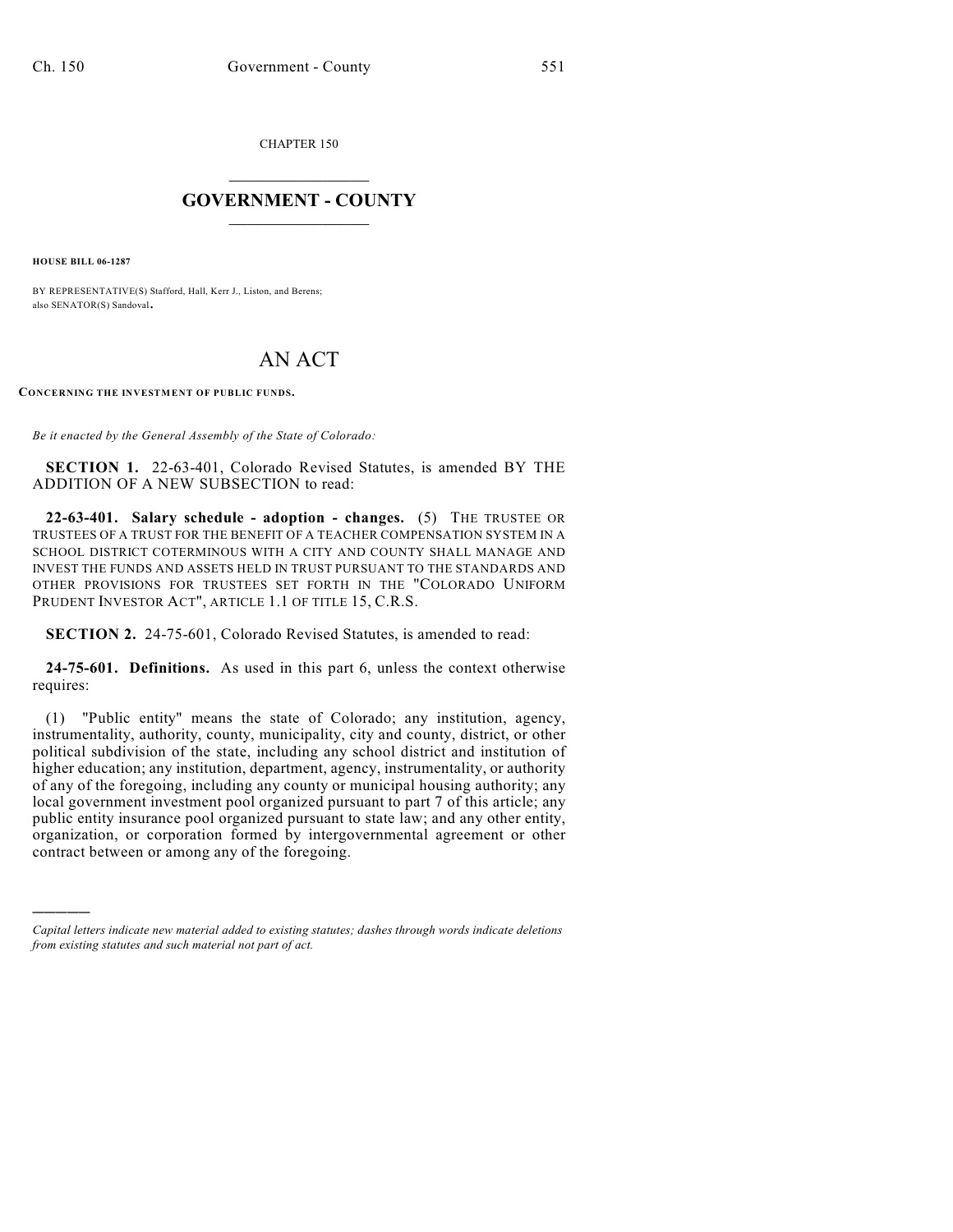(2) "Public funds" means any funds in the custody, possession, or control of a public entity; any funds over which a public entity has investment control; any funds over which a public entity would have investment control but for the entity's delegation of that control to another person; and any funds over which another person exercises investment control on behalf of or for the benefit of a public entity. "Public funds" includes, but is not limited to, proceeds of the sale of securities of a public entity and proceeds of certificates of participation or other securities evidencing rights in payments to be made by a public entity under a lease, lease-purchase agreement, or other similar arrangement, regardless of whether such proceeds are held by the public entity, a third-party trustee, or any other person. "PUBLIC FUNDS" SHALL NOT INCLUDE FUNDS INVESTED BY THE PUBLIC EMPLOYEES' RETIREMENT ASSOCIATION CREATED IN ARTICLE 51 OF THIS TITLE OR ANY OTHER FUNDS INVESTED FOR EMPLOYEE RETIREMENT OR PENSIONS. "PUBLIC FUNDS" SHALL ALSO NOT INCLUDE TRUSTS MANAGED ON BEHALF OF THE BOARD OF EDUCATION OF A SCHOOL DISTRICT COTERMINOUS WITH A CITY AND COUNTY FOR THE BENEFIT OF A RETIREE'S HEALTH INSURANCE AND TEACHER COMPENSATION.

(2.5) "Qualified provider" means either a state bank located in the state of Colorado or a national bank, either one of which:

(a) Is insured by the federal deposit insurance corporation;

(b) Has a long-term debt rating of "A" or better from at least two nationally recognized rating organizations;

(c) Is financially and operationally stable as determined by the public entity;

(d) Has at least one other public fund customer participating in its securities lending program; and

(e) Has a securities lending program in place for a minimum of three years.

(3) "Security" means any bond, note, bill, obligation BILL, NOTE, BOND, BANKERS' ACCEPTANCE, COMMERCIAL PAPER, REPURCHASE AGREEMENT, REVERSE REPURCHASE AGREEMENT, SECURITIES LENDING AGREEMENT, GUARANTEED INVESTMENT CONTRACT, GUARANTEED INTEREST CONTRACT, ANNUITY CONTRACT, FUNDING AGREEMENT, certificate of indebtedness or other evidence of indebtedness, or interest in any of the foregoing. NO FOREGOING INSTRUMENT SHALL BE CONVERTIBLE TO EQUITY OR REPRESENT ANY EQUITY INTEREST. ALL FOREGOING INSTRUMENTS SHALL BE DENOMINATED IN THE CURRENCY OF THE UNITED STATES.

**SECTION 3.** 24-75-601.1, Colorado Revised Statutes, is amended to read:

**24-75-601.1. Legal investments of public funds.** (1) It is lawful to invest public funds in any of the following securities: if the period from the date of purchase of such security to its maturity date is five years or less or if the governing body of the public entity authorizes investment for such period in excess of five years:

(a) Any security issued by, FULLY guaranteed by, or for which the FULL credit of any of the following THE UNITED STATES TREASURY is pledged for payment AND,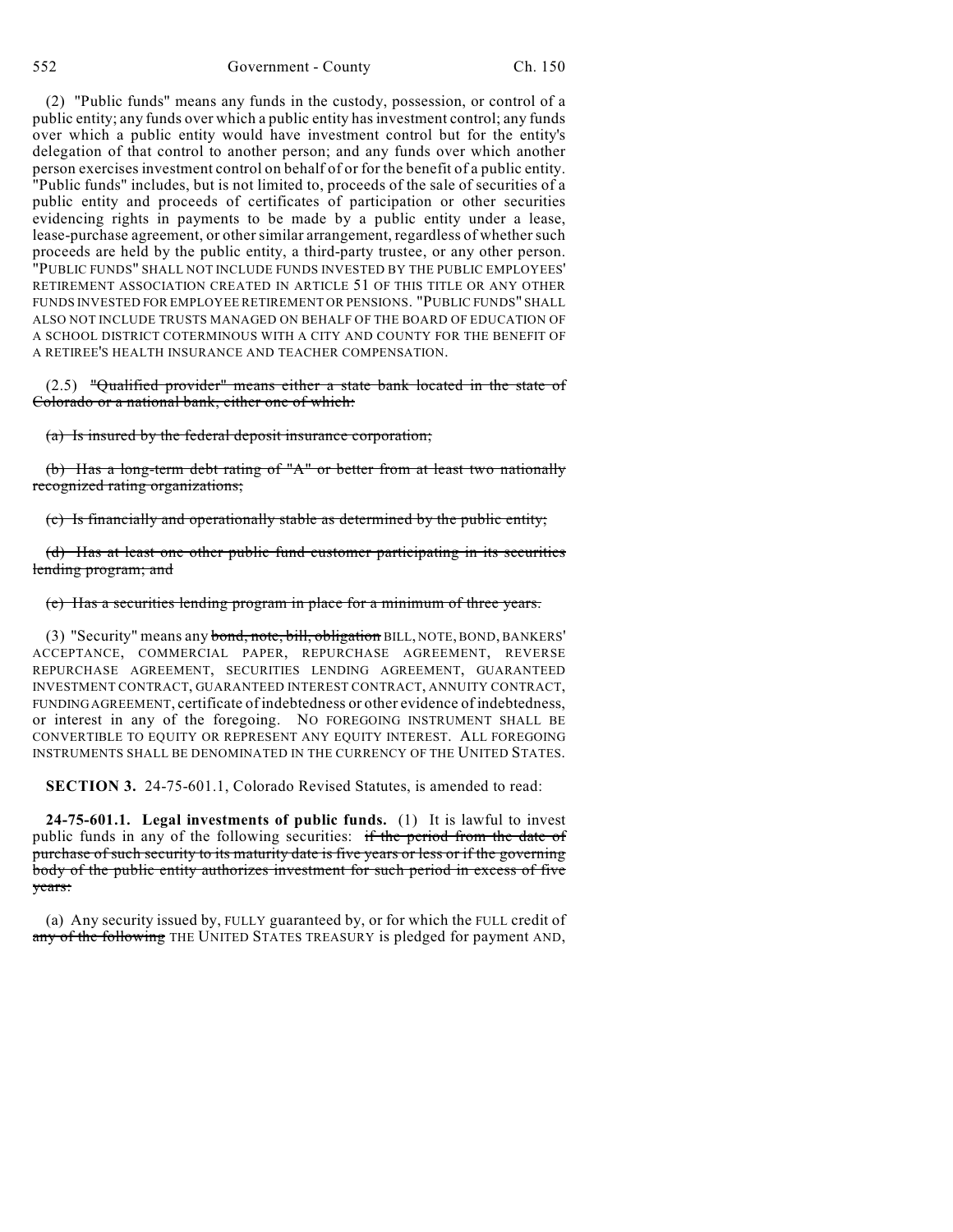NOTWITHSTANDING PARAGRAPH (a) OF SUBSECTION (1.3) OF THIS SECTION, INFLATION INDEXED SECURITIES ISSUED BY THE UNITED STATES TREASURY. The United States, a federal farm credit bank, the federal land bank, a federal home loan bank, the federal home loan mortgage corporation, the federal national mortgage association, the export-import bank, or the government national mortgage association; THE PERIOD FROM THE DATE OF SETTLEMENT OF THIS TYPE OF SECURITY TO ITS MATURITY DATE SHALL BE NO MORE THAN FIVE YEARS UNLESS THE GOVERNING BODY OF THE PUBLIC ENTITY AUTHORIZES INVESTMENT FOR A PERIOD IN EXCESS OF FIVE YEARS.

(b) (I) Any security issued by, FULLY guaranteed by, or for which the FULL credit of the following is pledged for payment: THE FEDERAL FARM CREDIT BANK, THE FEDERAL LAND BANK, A FEDERAL HOME LOAN BANK, THE FEDERAL HOME LOAN MORTGAGE CORPORATION, THE FEDERAL NATIONAL MORTGAGE ASSOCIATION, THE EXPORT-IMPORT BANK, THE TENNESSEE VALLEY AUTHORITY, THE GOVERNMENT NATIONAL MORTGAGE ASSOCIATION, THE WORLD BANK, OR an entity or organization which THAT is not listed in paragraph (a) of this subsection  $(1)$  THIS PARAGRAPH  $(b)$ but which THAT is created by, or the creation of which is authorized by, legislation enacted by the United States congress and which THAT is subject to control by the federal government which THAT is at least as extensive as that which governs an entity or organization listed in paragraph (a) of this subsection (1) THIS PARAGRAPH (b). THE PERIOD FROM THE DATE OF SETTLEMENT OF THIS TYPE OF SECURITY TO ITS MATURITY DATE SHALL BE NO MORE THAN FIVE YEARS UNLESS THE GOVERNING BODY OF THE PUBLIC ENTITY AUTHORIZES INVESTMENT FOR A PERIOD IN EXCESS OF FIVE YEARS.

(II) No security may be purchased pursuant to this paragraph (b) unless, at the time of purchase, the security is rated in its highest rating category by one TWO or more nationally recognized organizations which THAT regularly rate such obligations AND NO SUCH ORGANIZATIONS RATE THE SECURITY LOWER THAN ITS HIGHEST RATING CATEGORY. SHOULD THE SECURITY ISSUED AS DESCRIBED IN SUBPARAGRAPH (I) OF THIS PARAGRAPH (b) FAIL TO MEET THE MINIMUM CREDIT RISK REQUIREMENTS, THE SECURITY MAY BE CONSIDERED FOR PURCHASE TO THE EXTENT IT CONFORMS WITH THE REQUIREMENTS OF PARAGRAPH (m) OF THIS SUBSECTION (1).

 $(c)$  (f) Any security issued by, guaranteed by, or for which the credit of any of the following is pledged for payment: The world bank, the inter-American development bank, the Asian development bank, or the African development bank.

(II) No security may be purchased pursuant to this paragraph (c) unless, at the time of purchase, the security is rated in one of its two highest rating categories by one or more nationally recognized organizations which regularly rate such obligations.

(d) (I) Any security that is a general obligation of any state of the United States, the District of Columbia, or any territorial possession of the United States or of any political subdivision, institution, department, agency, instrumentality, or authority of any of such governmental entities.

(II) No security may be purchased pursuant to this paragraph (d) unless: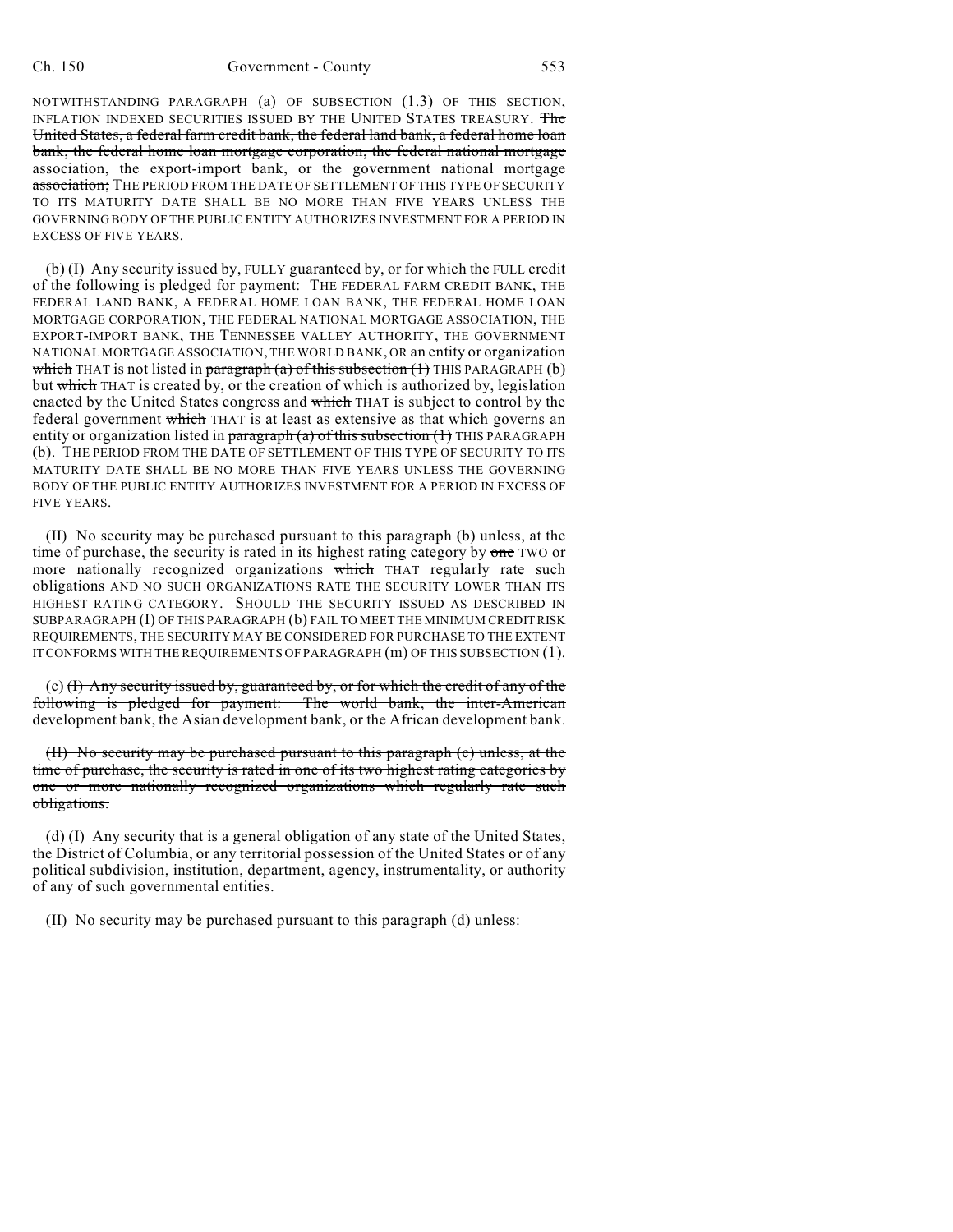(A) At the time of purchase, the security is rated in one of its three TWO highest rating categories by one TWO or more nationally recognized organizations which THAT regularly rate such obligations. or

(B) At the time of purchase, the security is issued by the state of Colorado or any political subdivision, institution, department, agency, instrumentality, or authority of the state of Colorado; the issuer is rated in one of its three highest rating categories by one or more nationally recognized organizations that rate such issuers; and the security is secured by a pledge of loans, loan participations, or other assets that are insured or guaranteed by the United States or other entity identified in paragraph (a) of this subsection (1) or for which the credit of the United States or any such entity is pledged.

(C) THE PERIOD FROM THE DATE OF SETTLEMENT OF THIS TYPE OF SECURITY TO ITS MATURITY DATE SHALL BE NO MORE THAN THREE YEARS UNLESS THE GOVERNING BODY OF THE PUBLIC ENTITY AUTHORIZES INVESTMENT FOR A PERIOD IN EXCESS OF THREE YEARS.

(e) (I) Any security that is a revenue obligation of any state of the United States, the District of Columbia, or any territorial possession of the United States or of any political subdivision, institution, department, agency, instrumentality, or authority of any of such governmental entities.

(II) No security may be purchased pursuant to this paragraph (e) unless, at the time of purchase, the security is rated in one of its two highest rating categories CATEGORY by one TWO or more nationally recognized organizations which THAT regularly rate such obligations.

(III) THE PERIOD FROM THE DATE OF SETTLEMENT OF THIS TYPE OF SECURITY TO ITS MATURITY DATE SHALL BE NO MORE THAN THREE YEARS.

(f)  $(H)$  Any banker's acceptance that is issued by a state or national bank which has a combined capital and surplus of at least two hundred fifty million dollars.

(II) No security may be purchased pursuant to this paragraph (f) unless:

(A) The deposits of such bank are insured by the federal deposit insurance corporation; and

(B) At the time the security is purchased, the long-term debt of such bank or the holding company of such bank is rated in one of its three highest rating categories by one or more nationally recognized organizations which regularly rate such obligations.

 $(g)$  Commercial paper that, at the time of purchase, is rated in its highest rating category by one or more nationally recognized organizations which regularly rate such obligations;

(h) Any security of the investing public entity or any certificate of participation or other security evidencing rights in payments to be made by the investing public entity under a lease, lease-purchase agreement, or similar arrangement;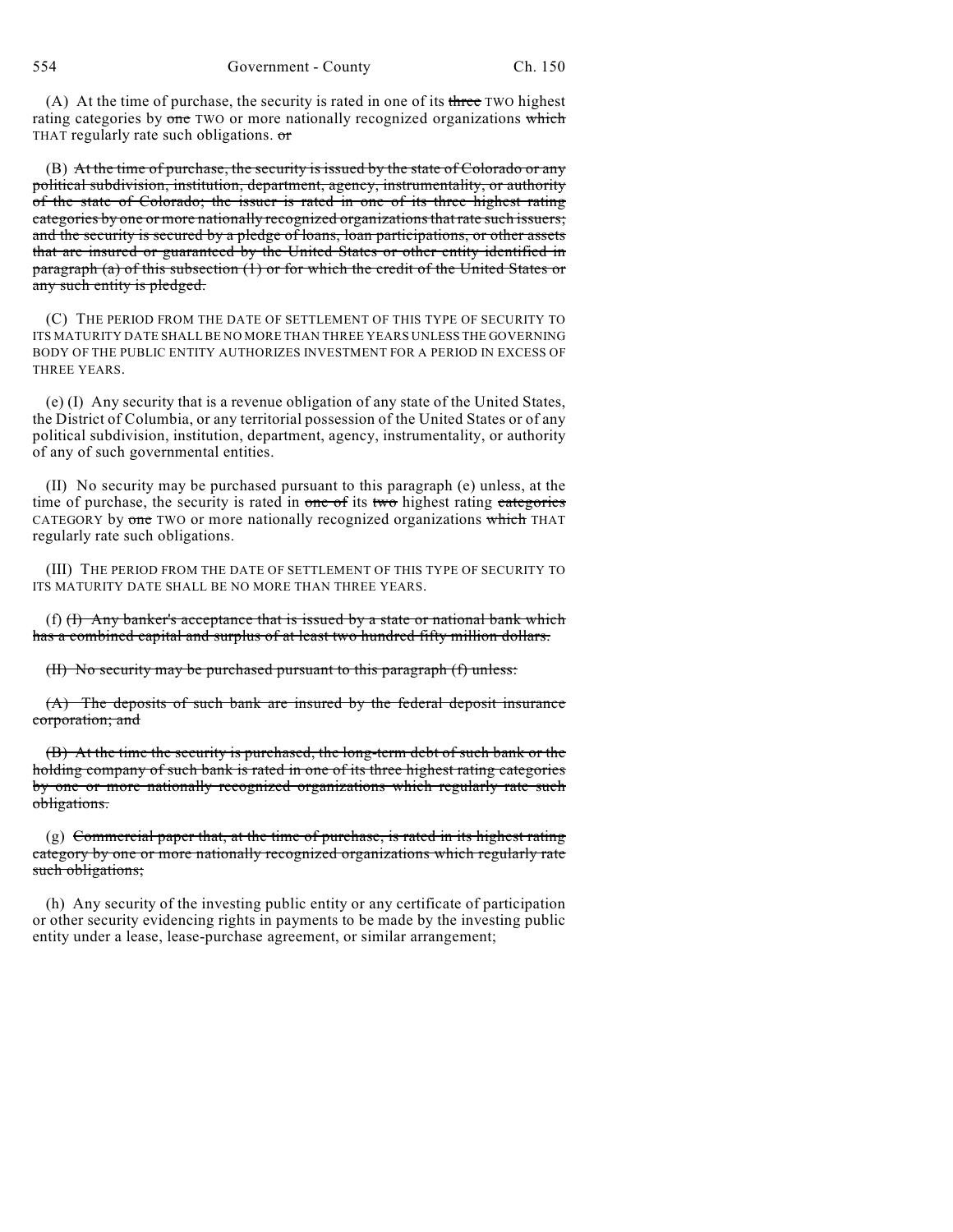(i) Any interest in any local government investment pool organized pursuant to part 7 of this article;

(j) THE PURCHASE OF any repurchase agreement concerning any securities referred to in paragraph (a) or (b) of this subsection (1) that can otherwise be purchased under this section if all of the conditions of subparagraphs (I) to (VI) of this paragraph (j) are met:

(I) The securities subject to the repurchase agreement must be marketable.

(II) The title to or a perfected security interest in such securities along with any necessary transfer documents must be transferred to the investing public entity or to a custodian acting on behalf of the investing public entity.

(III) Such securities must be actually delivered VERSUS PAYMENT to the public entity ENTITY'S CUSTODIAN or to a third-party custodian or third-party trustee for safekeeping on behalf of the public entity.

(IV) Except for investments by the state treasurer, The collateral securities of the repurchase agreement must be collateralized at no less than one hundred two percent and marked to market no less frequently than weekly.

(V) THE SECURITIES SUBJECT TO THE REPURCHASE AGREEMENT MAY HAVE A MATURITY IN EXCESS OF FIVE YEARS.

(VI) THE PERIOD FROM THE DATE OF SETTLEMENT OF A REPURCHASE AGREEMENT TO ITS MATURITY DATE SHALL BE NO MORE THAN FIVE YEARS UNLESS THE GOVERNING BODY OF THE PUBLIC ENTITY AUTHORIZES INVESTMENT FOR A PERIOD IN EXCESS OF FIVE YEARS.

(j.5) ANY REVERSE REPURCHASE AGREEMENT CONCERNING ANY SECURITIES REFERRED TO IN PARAGRAPH (a) OR (b) OF THIS SUBSECTION (1) THAT CAN OTHERWISE BE PURCHASED UNDER THIS SECTION IF ALL OF THE CONDITIONS OF SUBPARAGRAPHS (I) TO (VII) OF THIS PARAGRAPH (j.5) ARE MET:

(I) ANY NECESSARY TRANSFER DOCUMENTS MUST BE TRANSFERRED TO THE INVESTING PUBLIC ENTITY.

(II) CASH MUST BE RECEIVED BY THE INVESTING PUBLIC ENTITY OR A CUSTODIAN ACTING ON BEHALF OF THE INVESTING PUBLIC ENTITY IN A DELIVER VERSUS PAYMENT SETTLEMENT.

(III) THE CASH RECEIVED FROM A REVERSE REPURCHASE AGREEMENT MUST BE COLLATERALIZED AT NO MORE THAN ONE HUNDRED AND FIVE PERCENT AND MARKED TO MARKET NO LESS FREQUENTLY THAN WEEKLY.

(IV) THE REPURCHASE AGREEMENT IS NOT GREATER THAN NINETY DAYS IN MATURITY FROM THE DATE OF SETTLEMENT UNLESS THE GOVERNING BODY OF THE PUBLIC ENTITY AUTHORIZES INVESTMENT FOR A PERIOD IN EXCESS OF NINETY DAYS.

(V) THE COUNTER-PARTY MEETS THE CREDIT CONDITIONS OF AN ISSUER THAT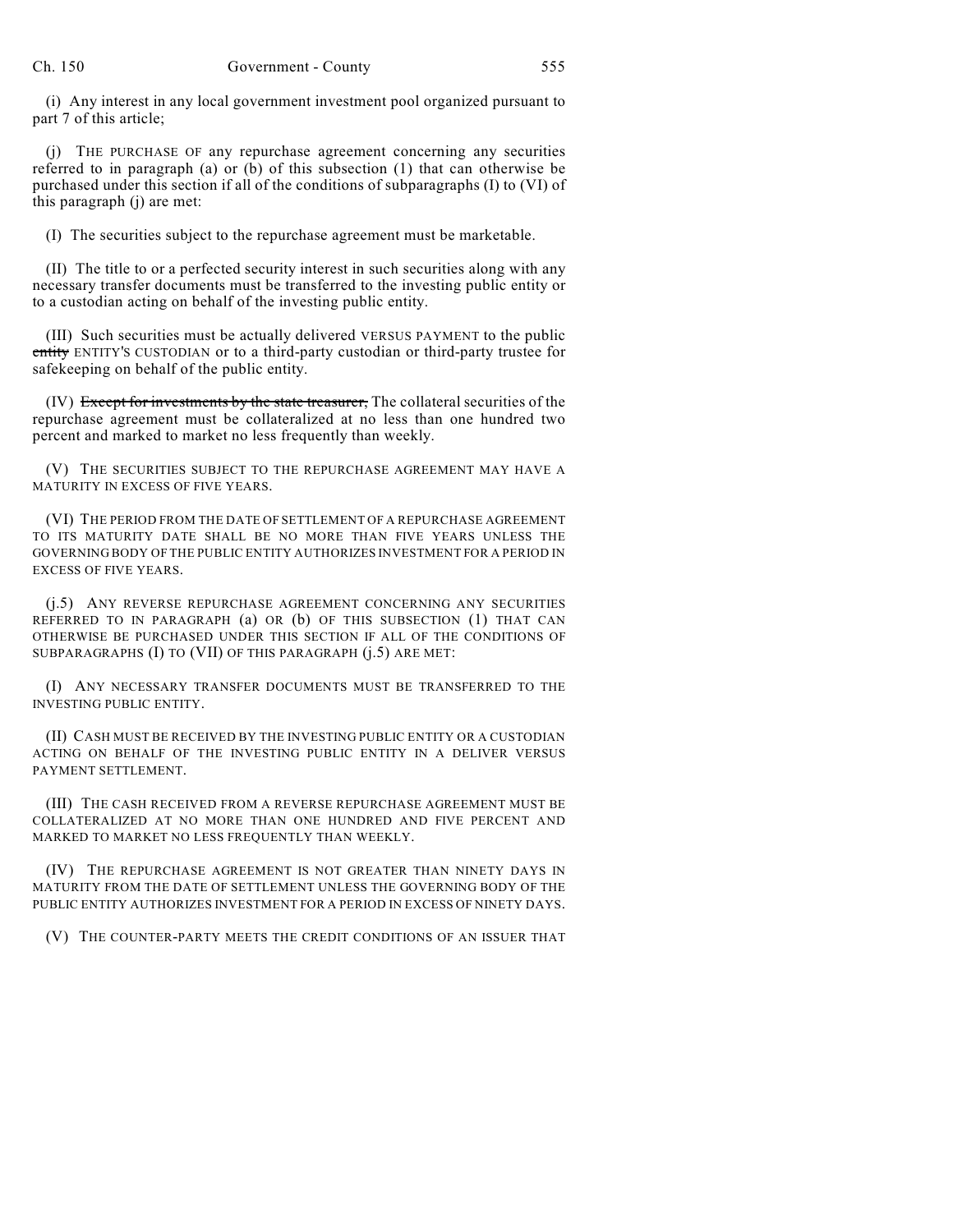WOULD QUALIFY UNDER PARAGRAPH (m) OF THIS SUBSECTION (1).

(VI) THE VALUE OF ALL SECURITIES REVERSED UNDER THIS PARAGRAPH (j.5) DOES NOT EXCEED EIGHTY PERCENT OF THE TOTAL DEPOSITS AND INVESTMENTS OF THE PUBLIC ENTITY.

(VII) NO SECURITIES ARE PURCHASED WITH THE PROCEEDS OF THE REVERSE REPURCHASE AGREEMENT THAT ARE GREATER IN MATURITY THAN THE TERM OF THE REVERSE REPURCHASE AGREEMENT.

(j.7) A SECURITIES LENDING AGREEMENT IN WHICH THE PUBLIC ENTITY LENDS SECURITIES IN EXCHANGE FOR SECURITIES AUTHORIZED FOR INVESTMENT IN THIS SECTION, IF ALL OF THE FOLLOWING CONDITIONS ARE MET:

(I) ANY NECESSARY TRANSFER DOCUMENTS MUST BE TRANSFERRED TO THE INVESTING PUBLIC ENTITY.

(II) SECURITIES MUST BE RECEIVED BY THE INVESTING PUBLIC ENTITY OR A CUSTODIAN ACTING ON BEHALF OF THE INVESTING PUBLIC ENTITY IN A SIMULTANEOUS SETTLEMENT.

(III) THE SECURITIES RECEIVED IN THE SECURITIES LENDING AGREEMENT MUST BE NO LESS THAN ONE HUNDRED TWO PERCENT OF THE VALUE OF THE SECURITIES LENT AND MARKED TO MARKET NO LESS FREQUENTLY THAN WEEKLY.

(IV) THE COUNTER-PARTY MEETS THE CONDITIONS OF AN ISSUER SPECIFIED IN PARAGRAPH (m) OF THIS SUBSECTION (1).

(V) IN THE CASE OF A LOCAL GOVERNMENT, THE SECURITIES LENDING AGREEMENT SHALL BE APPROVED AND DESIGNATED BY WRITTEN RESOLUTION ADOPTED BY A MAJORITY VOTE OF THE GOVERNING BODY OF THE LOCAL GOVERNMENT, WHICH RESOLUTIONS SHALL BE RECORDED IN ITS MINUTES.

(k) Any money market fund that is registered as an investment company under the federal "Investment Company Act of 1940", as amended, if, at the time the investing public entity invests in such fund:

(I) The investment policies of the fund include seeking to maintain a constant share price;

(II) No sales or load fee is added to the purchase price or deducted from the redemption price of the investments in the fund AND NO FEE MAY BE CHARGED UNLESS THE GOVERNING BODY OF THE PUBLIC ENTITY AUTHORIZES SUCH A FEE AT THE TIME OF THE INITIAL PURCHASE;

(III) The investments of the fund consist only of securities with a maximum remaining maturity asspecified in rule 2a-7 under the federal "Investment Company Act of 1940", as amended, or any successor regulation under such act regulating money market funds, so long as such rule 2a-7 is not amended to, or such successor regulation does not, increase the maximum remaining maturity of such securities to a period that is greater than three years, and if the fund has assets of one billion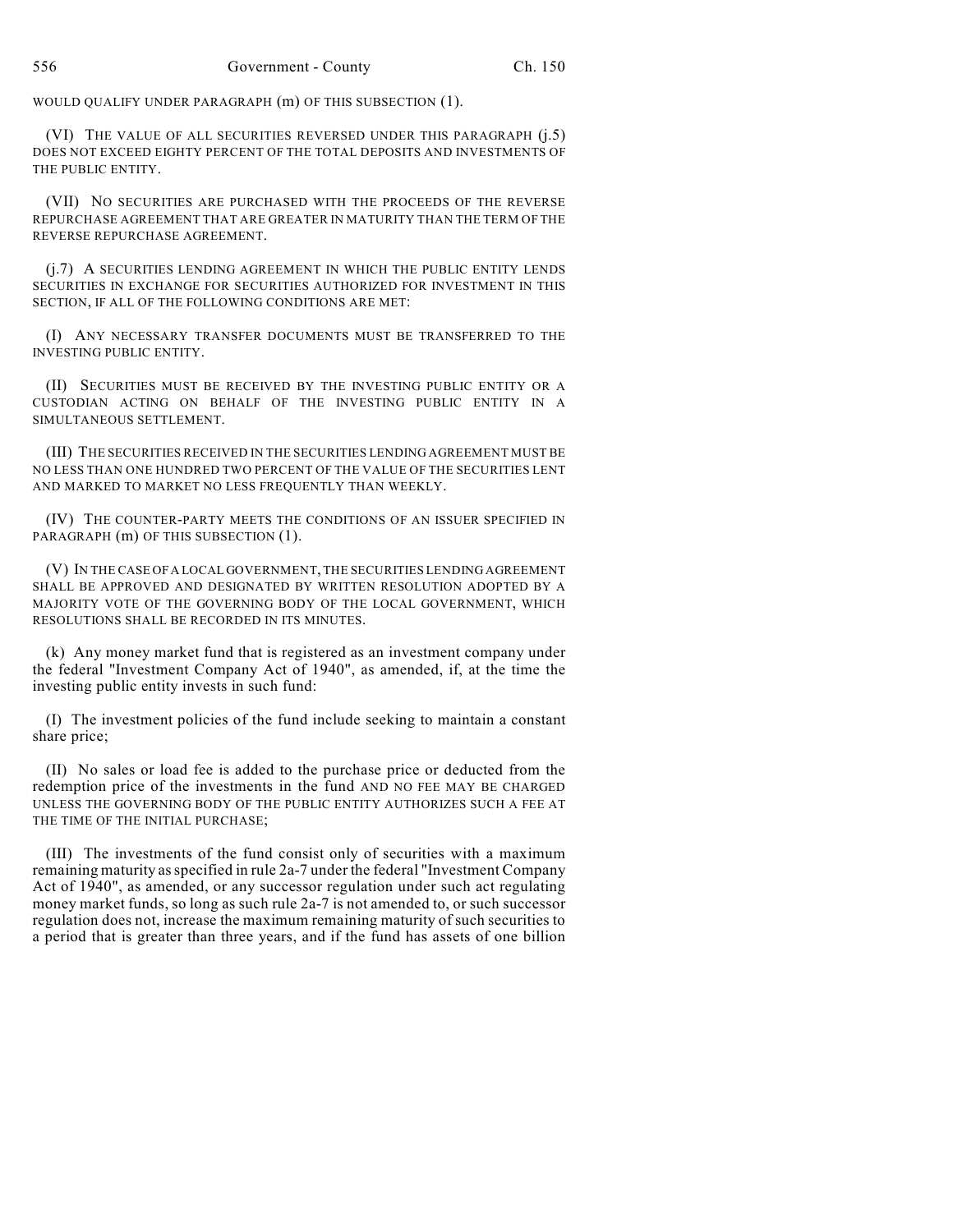dollars or more, or has the highest current credit rating from one or more nationally recognized organizations that regularly rate such obligations. or consists of the following:

#### (A) Securities listed in paragraphs (a) to (j) of this subsection  $(1)$ ; or

(B) Perfected reverse repurchase agreements which mature within thirty days and which provide for the simultaneous sale and repurchase by the fund at a future date of securities listed in paragraphs (a) to (i) of this subsection  $(1)$ ; or

(C) Any securities not listed in paragraphs (a) to (j) of this subsection (1) the interest on which is not includable in gross income for federal income tax purposes if such securities do not exceed fifteen percent of the investments of the fund, based on the purchase price of all securities held by the fund; and

### (D) (Deleted by amendment, L. 95, p. 772, § 1, effective May 24, 1995.)

(IV) The dollar-weighted average portfolio maturity of the fund meets the requirements specified in rule 2a-7 under the federal "Investment Company Act of 1940", as amended, or any successor regulation under such act regulating money market funds, so long as such rule 2a-7 is not amended to increase the dollar-weighted average portfolio maturity of a fund to a period greater than one hundred eighty days.

(l) (I) Any guaranteed investment contract, guaranteed interest contract, annuity contract, or funding agreement if, at the time the contract or agreement is entered into, the long-term credit rating, financial obligations rating, claims paying ability rating, or financial strength rating of the party, or of the guarantor of the party, with whom the public entity enters the contract or agreement is, at the time of issuance, rated in one of the two highest rating categories by one TWO or more nationally recognized securities rating agencies that regularly issue such ratings.

### (II) (Deleted by amendment, L. 2004, p. 950, § 7, effective May 21, 2004.)

(III) (A) EXCEPT AS PROVIDED IN SUB-SUBPARAGRAPH (B) OF THIS SUBPARAGRAPH (III), THE CONTRACTS OR AGREEMENTS PURCHASED UNDER THIS PARAGRAPH (I) SHALL NOT HAVE A MATURITY PERIOD GREATER THAN THREE YEARS.

(B) A contract or agreement may be purchased under this paragraph (l) only if such contract or agreement is CONTRACTS OR AGREEMENTS WITH A MATURITY PERIOD GREATER THAN THREE YEARS SHALL ONLY BE purchased with proceeds of the sale of securities of a public entity and proceeds of certificates of participation or other securities evidencing rights in payments to be made by a public entity under a lease, lease-purchase agreement, or other similar arrangement or if purchased by revenues pledged to the payment of such securities or certificates; except that no contract or agreement may be purchased pursuant to this paragraph (l) with the proceeds of any of the foregoing that are held in an escrow or otherwise for the purpose of refunding bonds or other obligations of a public entity.

(m) (I) Any United States dollar denominated corporate or bank debt SECURITY issued by a corporation or bank which THAT is organized and operated within the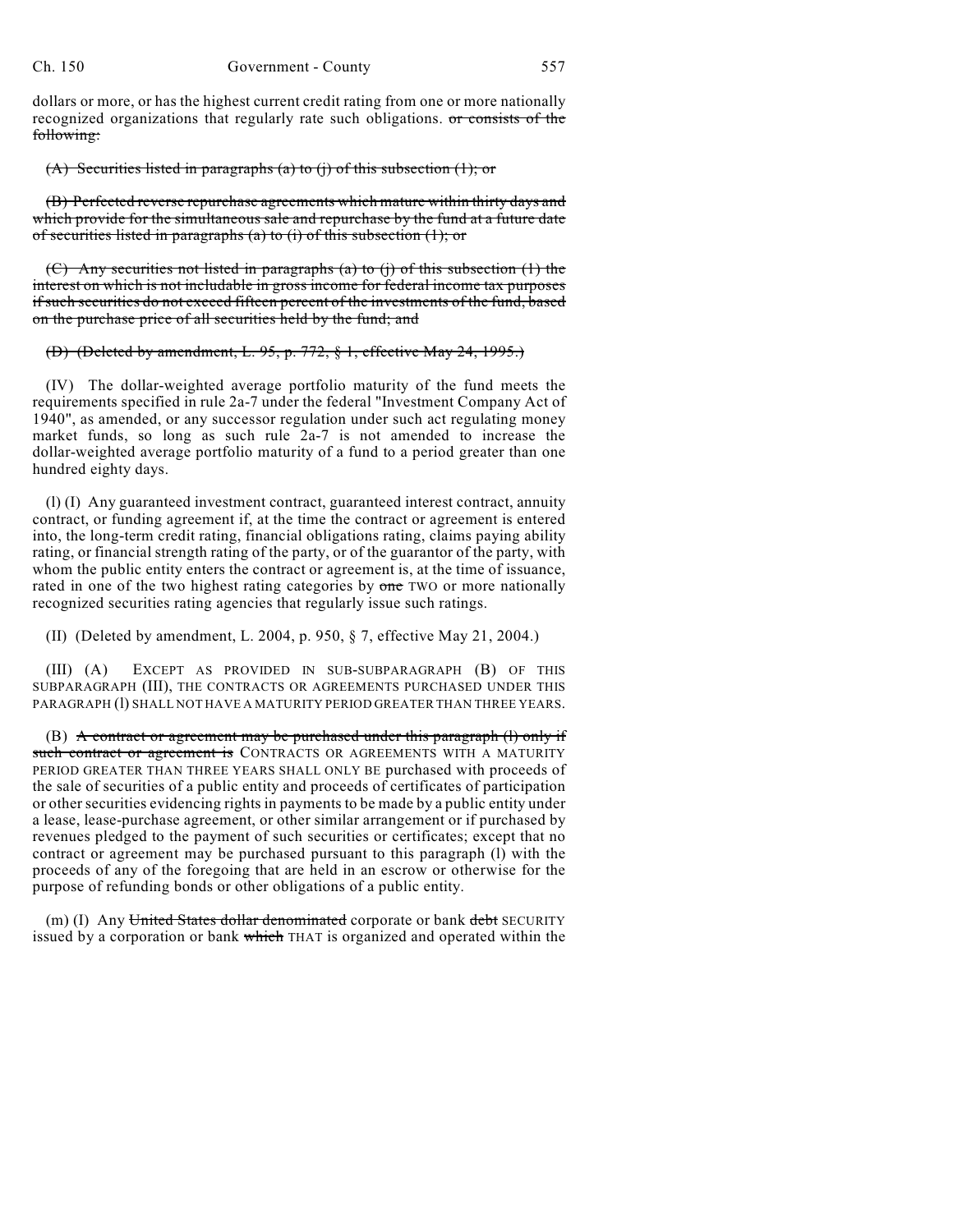United States and has a net worth in excess of two hundred fifty million dollars; except that the notes evidencing the debt must mature within three years from the date of settlement and, at the time of purchase, the debt must carry at least two credit ratings from any of the nationally recognized credit rating agencies and must not be rated below "AA- or Aa3" by any credit rating agency. IF THE SECURITY IS A MONEY MARKET INSTRUMENT SUCH AS COMMERCIAL PAPER OR BANKERS' ACCEPTANCE, THEN THE SECURITY MUST CARRY AT LEAST TWO CREDIT RATINGS FROM ANY OF THE NATIONALLY RECOGNIZED CREDIT RATING AGENCIES AND MUST NOT BE RATED BELOW "A1, P1, OR F1" BY ANY CREDIT RATING AGENCY.

(II) At no time shall the book value of a public entity's investment in notes evidencing a debt pursuant to this paragraph (m) exceed the following:

(A) Thirty FIFTY percent of the book value of the public entity's investment portfolio UNLESS THE GOVERNING BODY OF THE PUBLIC ENTITY AUTHORIZES A GREATER PERCENT OF SUCH BOOK VALUE; or

(B) Five percent of the book value of the public entity's investment portfolio if the notes are issued by a single corporation or bank UNLESS THE GOVERNING BODY OF THE PUBLIC ENTITY AUTHORIZES A GREATER PERCENT OF SUCH BOOK VALUE.

(n) A securities lending agreement using any securities authorized in paragraph (a) or (b) of this subsection  $(1)$  if all of the following conditions are met:

(I) The securities lending agreement is entered into with a qualified provider;

(II) The securities lending agreement requires the qualified provider to provide and maintain collateral with a mutually agreed-upon custodian. Such collateral shall be in the form of either cash, which the qualified provider may invest in a permitted investment stated in the securities lending agreement, or securities that are authorized investments for the public entity. Such collateral shall have a value that is equal to or greater than one hundred two percent of the value of the securities lent by the public entity plus any accrued interest. If the collateral is in the form of corporate securities, the collateral shall have a value that is equal to or greater than one hundred five percent of the value of the securities.

(III) Either the custodian or the qualified provider if verified by the custodian marks to market daily the value of the collateral with all differences in valuation resolved on a daily basis; except that, if all of the collateral is cash, the difference in valuation need only be resolved at such time as the value of the collateral is less than one hundred percent of the value of the securities;

(IV) With respect to permitted investments purchased with cash received as collateral to a securities lending agreement:

(A) A minimum of twenty percent of such permitted investments matures or is redeemable on any business day;

(B) A permitted investment in the form of an instrument that is issued or guaranteed by the United States government or any agency thereof and that has a variable rate of interest set off of a money market index, readjusted no less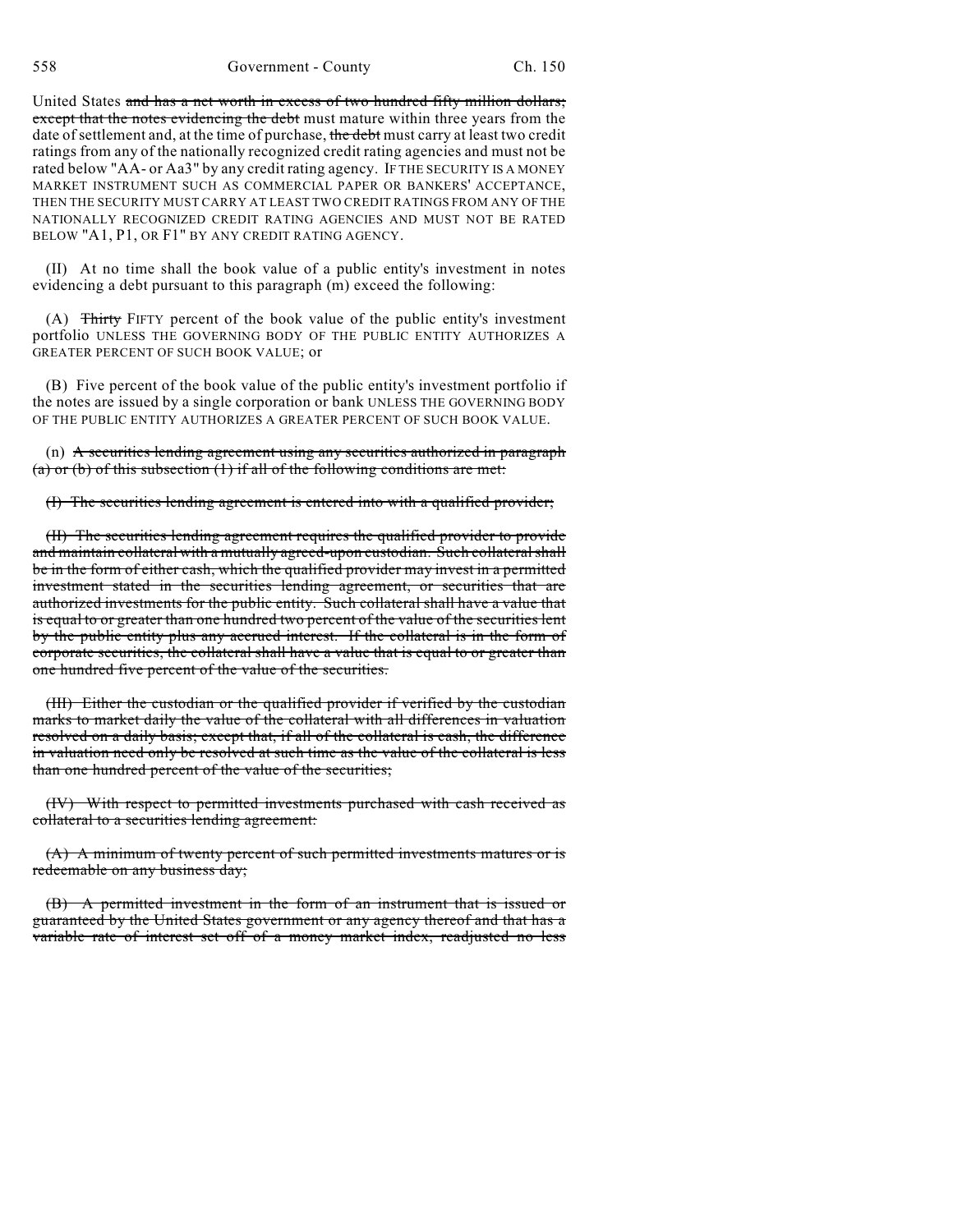frequently than every ninety-five days, is treated, for purposes of this paragraph (n), as having a maturity equal to the period remaining until the next readjustment of the interest rate;

 $(C)$  A permitted investment in the form of an instrument that is issued by a corporation that has a variable rate of interest set off of a money market index, readjusted no less frequently than every ninety-five days, is a final maturity not to exceed four hundred thirty days or an unconditional put back to the issuer not to exceed ninety-five days;

(D) The maximum maturity on any fixed rate investments or repurchase agreements does not exceed one hundred ninety days; and

(E) The investment maturity or reset date for such permitted investment is not greater than ninety-five days unless the securities lending agreement term and the permitted investment are matched to each other.

(V) In the case of local government, the securities lending agreement is approved and designated by written resolution duly adopted by a majority vote of the governing body of such local government, which resolution shall be recorded in its minutes.

(1.3) (a) EXCEPT AS PROVIDED IN PARAGRAPH (a) OF SUBSECTION (1) OF THIS SECTION AND except as provided in paragraph (b) of this subsection  $(1.3)$ , public funds shall not be invested in any security on which the coupon rate is not fixed, OR A SCHEDULE OF SPECIFIC FIXED COUPON RATES IS NOT ESTABLISHED, from the time the security is settled until its maturity date, other than shares in qualified money market mutual funds, unless the coupon rate is:

(I) Established by reference to the rate on a United States treasury security with a maturity of one year or less or to the United States dollar London interbank offer rate of one year or less maturity, or to the cost of funds index or the prime rate as published by the federal reserve; and

(II) Expressed as a positive value of the referenced index plus or minus a fixed number of basis points.

(b) A municipal index may be used for the investment of bond or note accounts from issues with coupons linked to the same index.

(c) For purposes of this section, "maturity date" means the last possible date, barring default, that principal can be repaid to the purchaser.

(1.5) Any firm that sells any financial instrument that fails to comply with the provisions of this section, except for instruments representing interests in a money market fund covered by the federal "Investment Company Act of 1940", as amended, to any public entity in the state of Colorado shall, upon demand of the public entity through the state treasurer, repurchase such instruments for the greater of the original purchase principal amount or the original face value, plus any and all accrued interest, within one business day of the demand.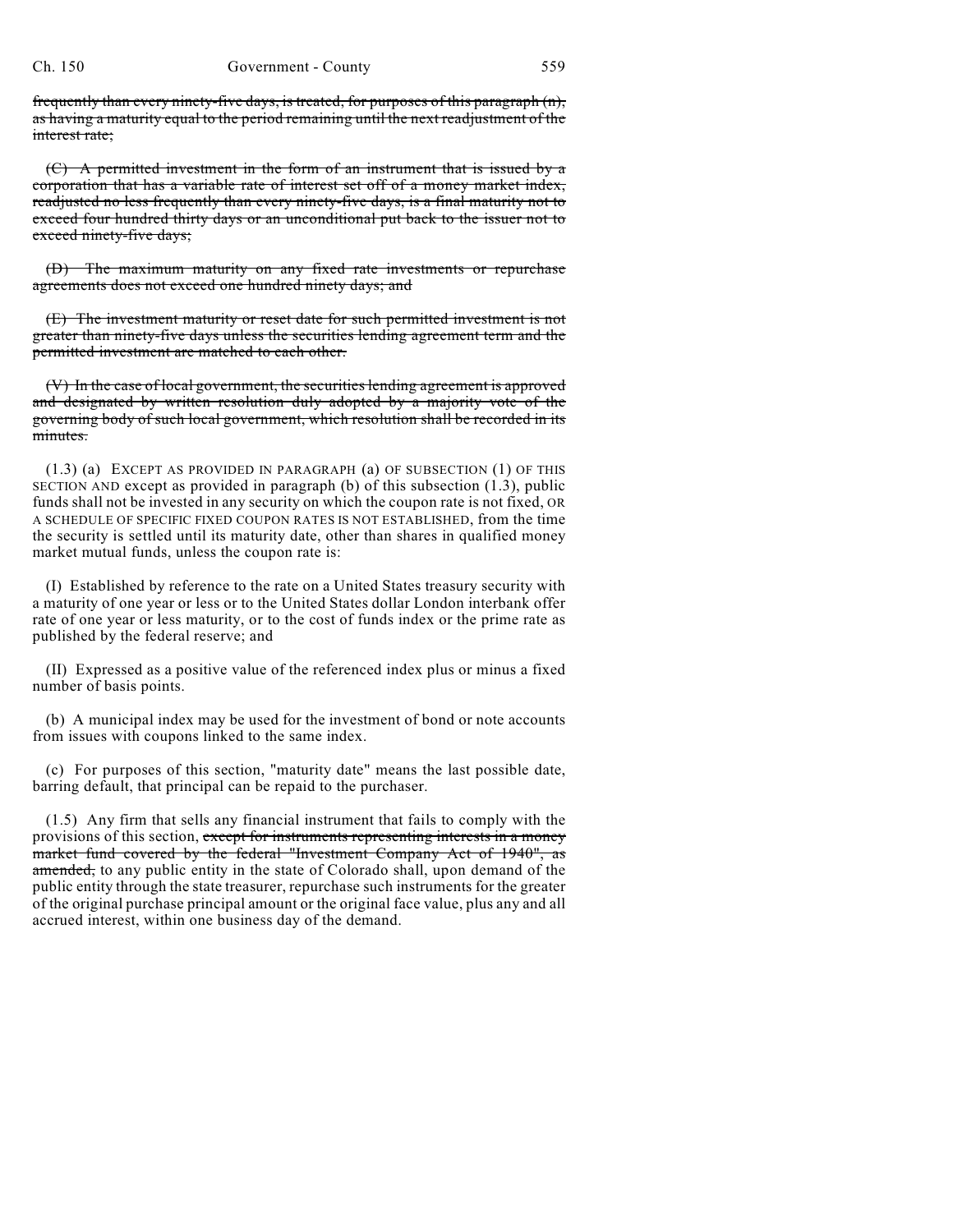(2) Investments made pursuant to this section shall be made in conformance with the standard set forth in section 15-1-304, C.R.S.

(2.3) PUBLIC ENTITIES SHALL ADOPT CRITERIA DESIGNATING ELIGIBLE BROKER-DEALERS FOR THE PURCHASE OF TERM SECURITIES, EXCEPT FOR BOND PROCEED INVESTMENTS, UNDER THIS SECTION.

(2.5) (a) If a public entity invests public moneys through an investment firm offering for sale corporate stocks, bonds, notes, debentures, or a mutual fund that contains corporate securities, the investment firm shall disclose, in any research or other disclosure documents provided in support of the securities being offered, to the public entity whether the investment firm has an agreement with a for-profit corporation that is not a government-sponsored enterprise, whose securities are being offered for sale to the public entity and because of such agreement the investment firm:

(I) Had received compensation for investment banking services within the most recent twelve months; or

(II) May receive compensation for investment banking services within the next three consecutive months.

(b) For the purposes of this subsection (2.5), "investment firm" means a bank, brokerage firm, or other financial services firm conducting business within this state, or any agent thereof.

(3) Nothing in this section is intended to limit:

(a) The power of any public entity to invest any public funds in any security or other investment permitted to such public entities under any other valid law of the state; or

(b) The power of any home rule city, city and county, town, or county to invest any public funds in any security or other investment permitted under the charter or ordinance of such home rule city, city and county, town, or county; or

(c) The authority of the state board of regents to invest any funds available to the board in any security or other investment otherwise provided by law.

(3.5) Notwithstanding the limitations stated in the introductory portion to subsection (1) of this section, the securities subject to a repurchase agreement authorized in paragraph (j) of said subsection (1) and the securities authorized in sub-subparagraph  $(B)$  of subparagraph  $(H)$  of paragraph  $(d)$  of said subsection  $(1)$ may have a maturity in excess of five years.

(4) Nothing in this section is intended to apply to public funds held or invested as part of any pension plan, full or supplemental retirement plan, or deferred compensation plan.

**SECTION 4.** 38-37-113 (1), Colorado Revised Statutes, is amended to read: